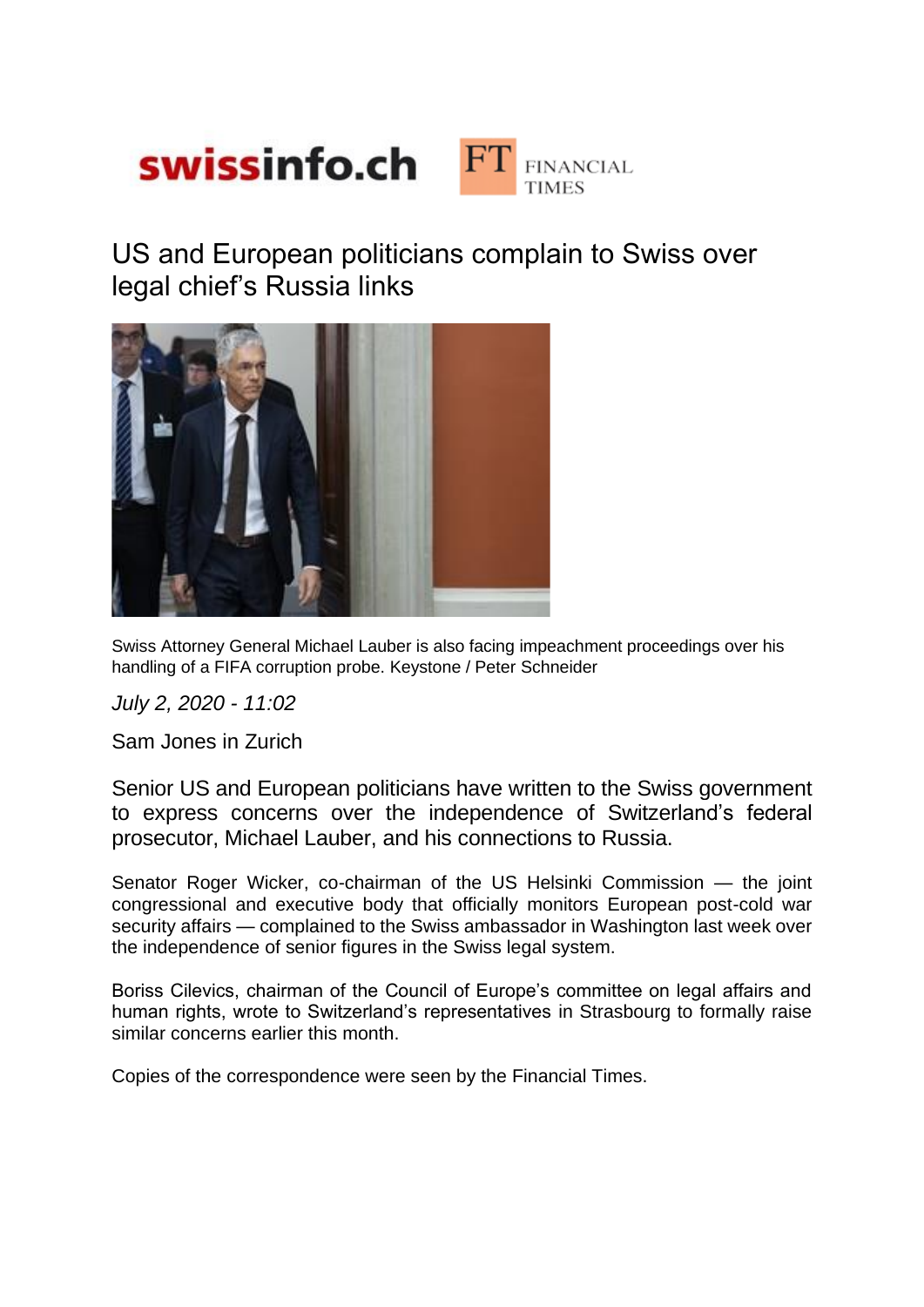Mr Lauber is fighting for his job after Swiss parliamentarians instigated impeachment proceedings against him in May.

The prosecutor, who has overseen all criminal prosecutions and investigations in Switzerland since 2012, has become entangled in a series of scandals which have sapped his authority in recent months, and raised questions about his judgment.

At the centre of the political proceedings against him is his handling of Switzerland's high-profile investigation into corruption at Fifa, the governing body of world football, which has its headquarters in Zurich.

More recently, however, disquiet has grown over Mr Lauber's oversight of other whitecollar criminal cases, particularly those with links to Moscow.

Last month, Switzerland's top criminal court confirmed a sentence for an offence of minor bribery imposed on the prosecutor's former top adviser on Russian affairs. The hearings revealed the extent to which Mr Lauber had used backchannels to maintain close informal relationships with senior Russian officials, including many sanctioned by the US and Europe.

In particular, testimony indicated Mr Lauber's officials were sympathetic to Russian efforts to discredit champions of the Magnitsky case — the corruption scandal linked to the death of lawyer Sergei Magnitsky in 2009, which has become an international cause célèbre and formed the basis of widespread legislation against Russian officialdom in the US and Europe.

The Financial Times revealed in May that Swiss officials intended to comply with Russian requests to turn over sensitive information related to the case.

"I was troubled to learn that the most senior Russia specialist in Swiss law enforcement with responsibility for investigating the Magnitsky case was caught accepting gifts from Russian officials," Senator Wicker wrote to the Swiss ambassador on Thursday last week.

## **Close personal ties**

Swiss investigation of the Magnitsky case had "lingered for years", he added, comparing Swiss inaction with sanctions and criminal sentences passed against Russians in the US. "I hope to hear from you as to what steps your government has taken and will take in the future to restore confidence in the integrity of this investigation," he wrote.

In an equally strongly-worded intervention, Mr Cilevics said he was worried by the "close personal relations between the federal prosecutor, Mr Lauber, and his 'Russia expert' . . . and the Russian Prosecutor General and his close collaborators".

"I would appreciate it if you could inquire . . . why Mr Lauber seems to have a preference for co-operating with Russian officials," he wrote.